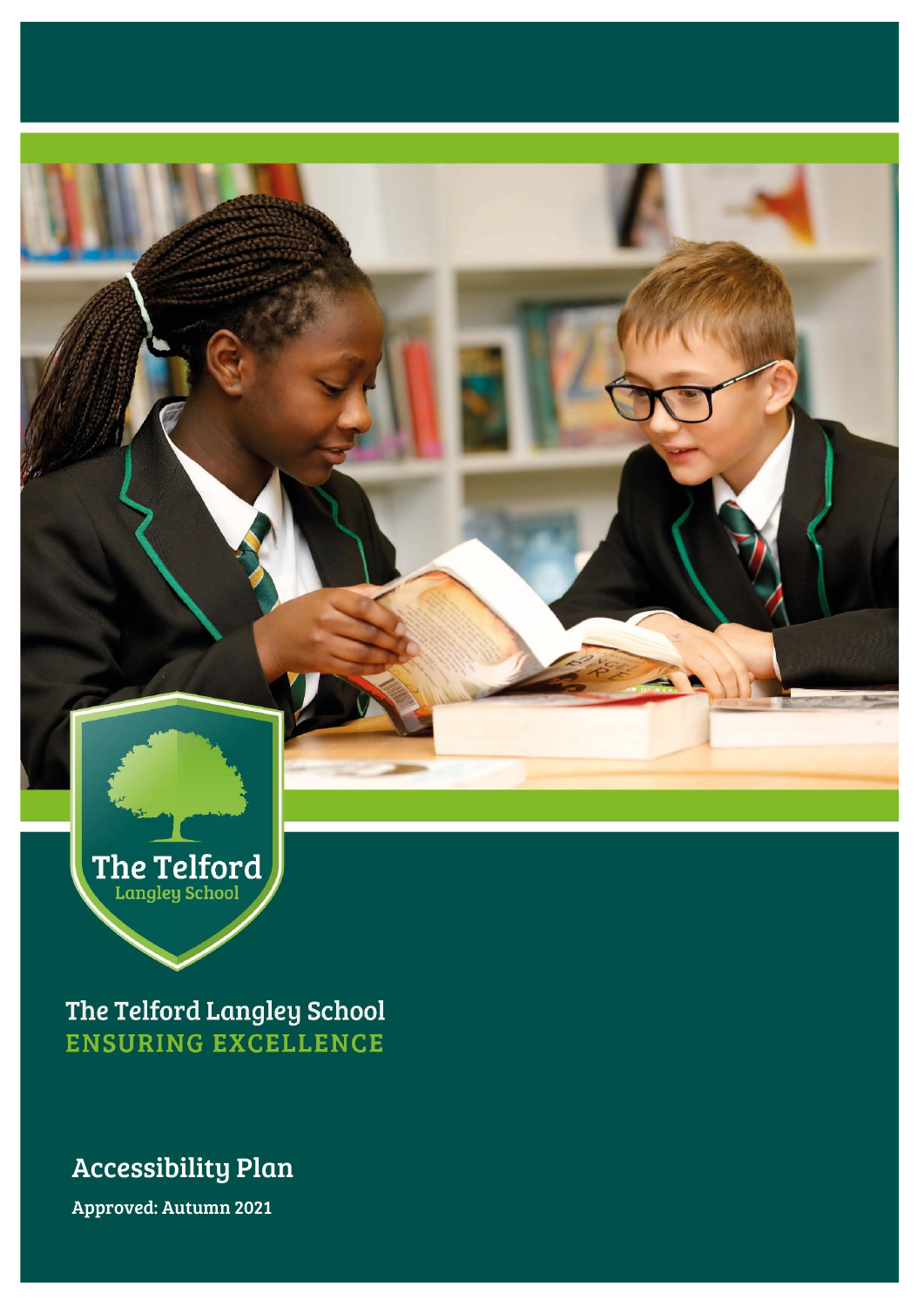# **Accessibility Plan**

| <b>Policy Name:</b>                   | <b>Accessibility Plan</b>         |
|---------------------------------------|-----------------------------------|
| <b>Policy Owner:</b>                  | Mr K Preece, Deputy Headteacher   |
| <b>Last Reviewed:</b>                 | Autumn 2021                       |
| <b>Policy Approved \ Ratified by:</b> | <b>School Standards Committee</b> |
| <b>Term Policy Approved:</b>          | Autumn 2021                       |
| <b>Next Review Due:</b>               | Autumn 2024                       |
| <b>Document Version:</b>              | 3.0                               |

#### **Contents**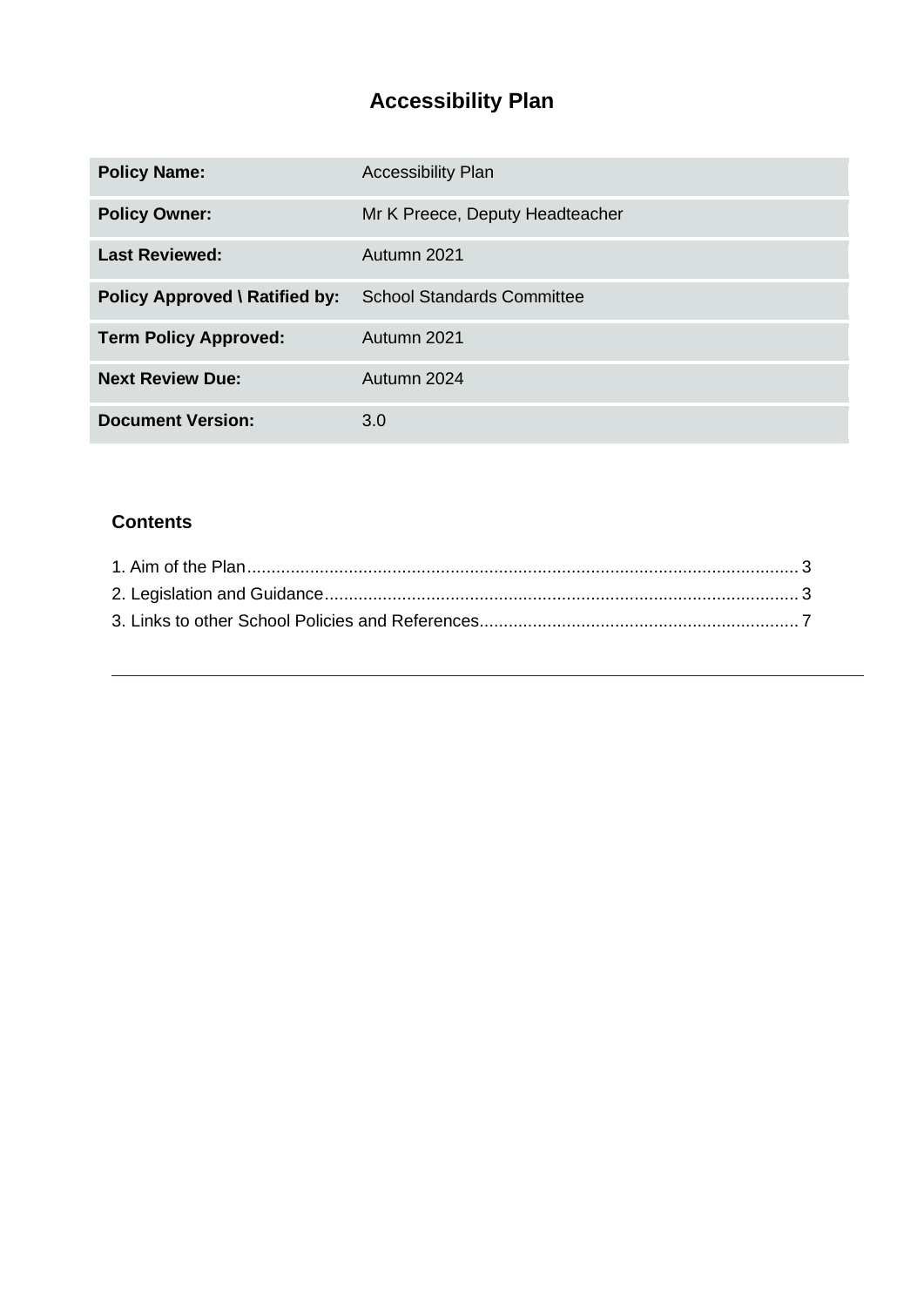### <span id="page-2-0"></span>**1. Aim of the Plan**

The aims of this Accessibility Plan are to ensure that The Telford Langley School continues to work towards increasing the accessibility of provision for all students, staff and visitors to the school. The Accessibility Plan will contain relevant actions to:

- Increase the extent to which disabled students can participate in the curriculum
- Improve the physical environment of the school to enable disabled students to takebetter advantage of education, benefits, facilities and services provided
- Improve the availability of accessible information to disabled students

Our school aims to treat all its students fairly and with respect. This involves providing access and opportunities for all students without discrimination of any kind. The Telford Langley School is committed to a fair and equal treatment of all individuals able bodied or disabled and, on a continuous basis, will work towards improving access to the physical environment, to the curriculum and to the provision of information in order to ensure access for all.

Our school is also committed to ensuring staff are trained in equality issues with reference to the Equality Act 2010, including understanding disability issues.

The school supports any available partnerships to develop and implement the plan. Wework closely with the sensory support service to ensure that we are informed of any difficulties that students with VI or HI have in accessing the school site.

Our school's complaints procedure covers the accessibility plan. If you have any concernsrelating to accessibility in school, this procedure sets out the process for raising these concerns.

We have included a range of stakeholders in the development of this accessibility plan,including students, parents/carers, staff and governors of the school.

### <span id="page-2-1"></span>**2. Legislation and Guidance**

This document meets the requirements of schedule 10 of the Equality Act 2010 and theDepartment for Education (DfE) guidance for schools on the Equality Act 2010. The Equality Act 2010 defines an individual as disabled if he or she has a physical or mental impairment that has a 'substantial' and 'long-term' adverse effect on his or her ability to undertake normal day to day activities.

Under the Special Educational Needs and Disability (SEND) Code of Practice, 'long-term' isdefined as 'a year or more' and 'substantial' is defined as 'more than minor or trivial'. The definition includes sensory impairments such as those affecting sight or hearing, andlong-term health conditions such as asthma, diabetes, epilepsy and cancer.

Schools are required to make 'reasonable adjustments' for students with disabilities under the Equality Act 2010, to alleviate any substantial disadvantage that a disabled student faces in comparison with non-disabled students. This can include, for example, the provision of an auxiliary aid or adjustments to premises.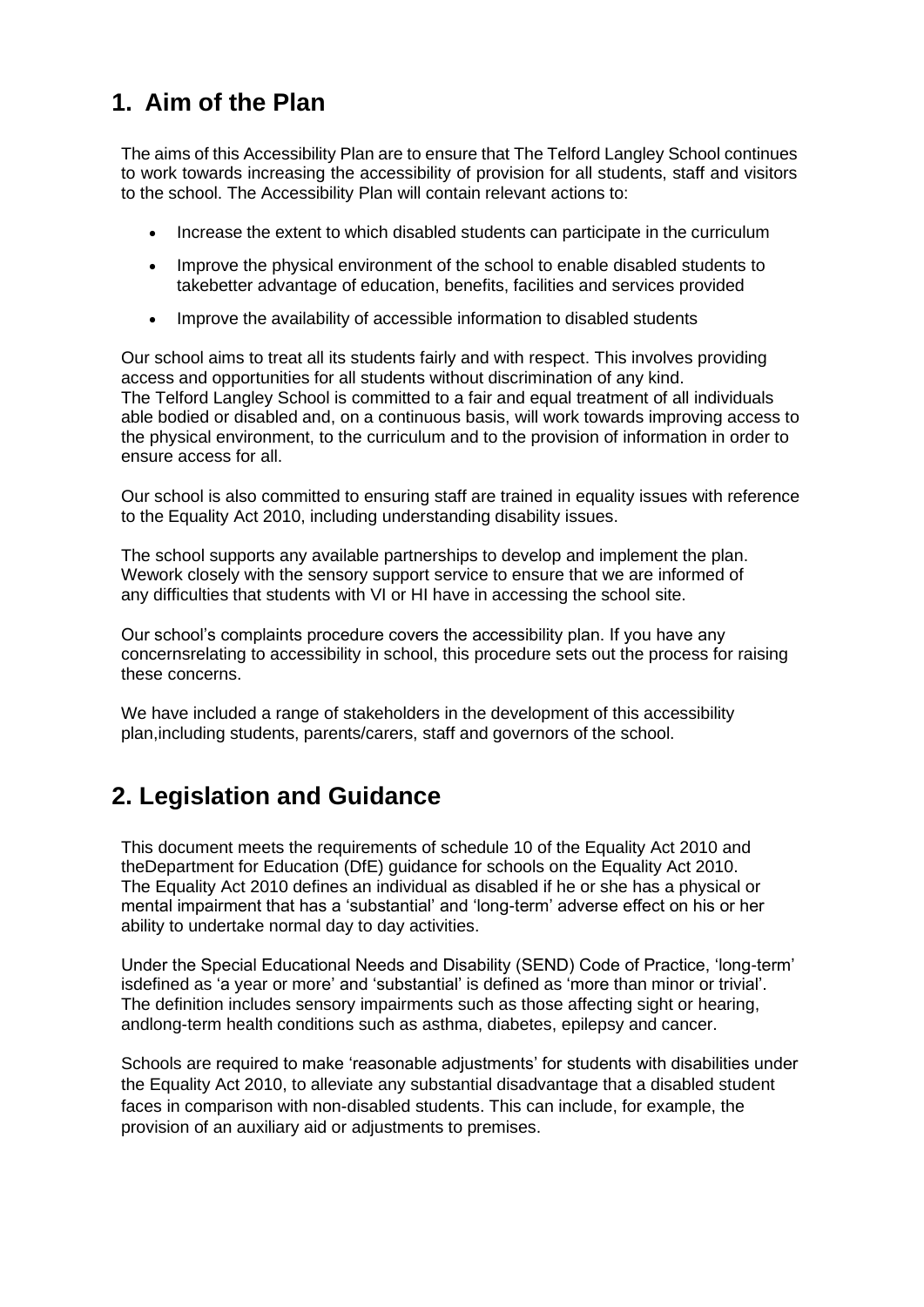| <b>Targets</b>                                                                  | <b>Tasks</b>                                                                                                                                                      | <b>Timescale</b> | <b>Resources</b>                                                                                                         | <b>Responsibility</b> |
|---------------------------------------------------------------------------------|-------------------------------------------------------------------------------------------------------------------------------------------------------------------|------------------|--------------------------------------------------------------------------------------------------------------------------|-----------------------|
| Increasing access<br>to enable all pupils<br>to access the<br>school curriculum | Regular examination of the needs of the<br>current school population and the<br>transition/admissions coordinator to raise any<br>issues regarding future pupils. | Annually         | Copy of the SEND policy made<br>available to all stakeholders                                                            | SRo/LE <sub>v</sub>   |
|                                                                                 | 2. Liaison with current/previous school<br>and/or parents regarding any reasonable<br>adjustments a pupil may require                                             | Ongoing          | Copy of the SEND register made<br>available to all staff                                                                 | SRo/LE                |
|                                                                                 | 3. Annual review of the SEND policy and<br>highlight the policy to all existing and new<br>staff                                                                  | Annually         | New staff timetable to include<br><b>SEND CPD</b>                                                                        | LEv                   |
|                                                                                 | 4. Reinforce the responsibilities of all<br>teachers as outlined in the National<br><b>Curriculum Inclusion Statement</b>                                         | Annually         | Transition documents to include<br>all information regarding SEND<br>pupils, information to be shared<br>with key staff. | EBI                   |
|                                                                                 | 5. Investigate TA flexibility to cover extra<br>curriculum activities if needed                                                                                   | Ongoing          |                                                                                                                          | LEv/JOJ               |
|                                                                                 | 6. Include as part of the induction programme<br>for new staff SEND awareness and<br>strategies for meeting the needs of all<br><b>SEND pupils</b>                | Annually         |                                                                                                                          | EBI/SRu               |
|                                                                                 | 7. If required, plan timetable of lessonsand<br>rooms to meet the needs of SEND pupils                                                                            | Ongoing          |                                                                                                                          | LEv/JOJ               |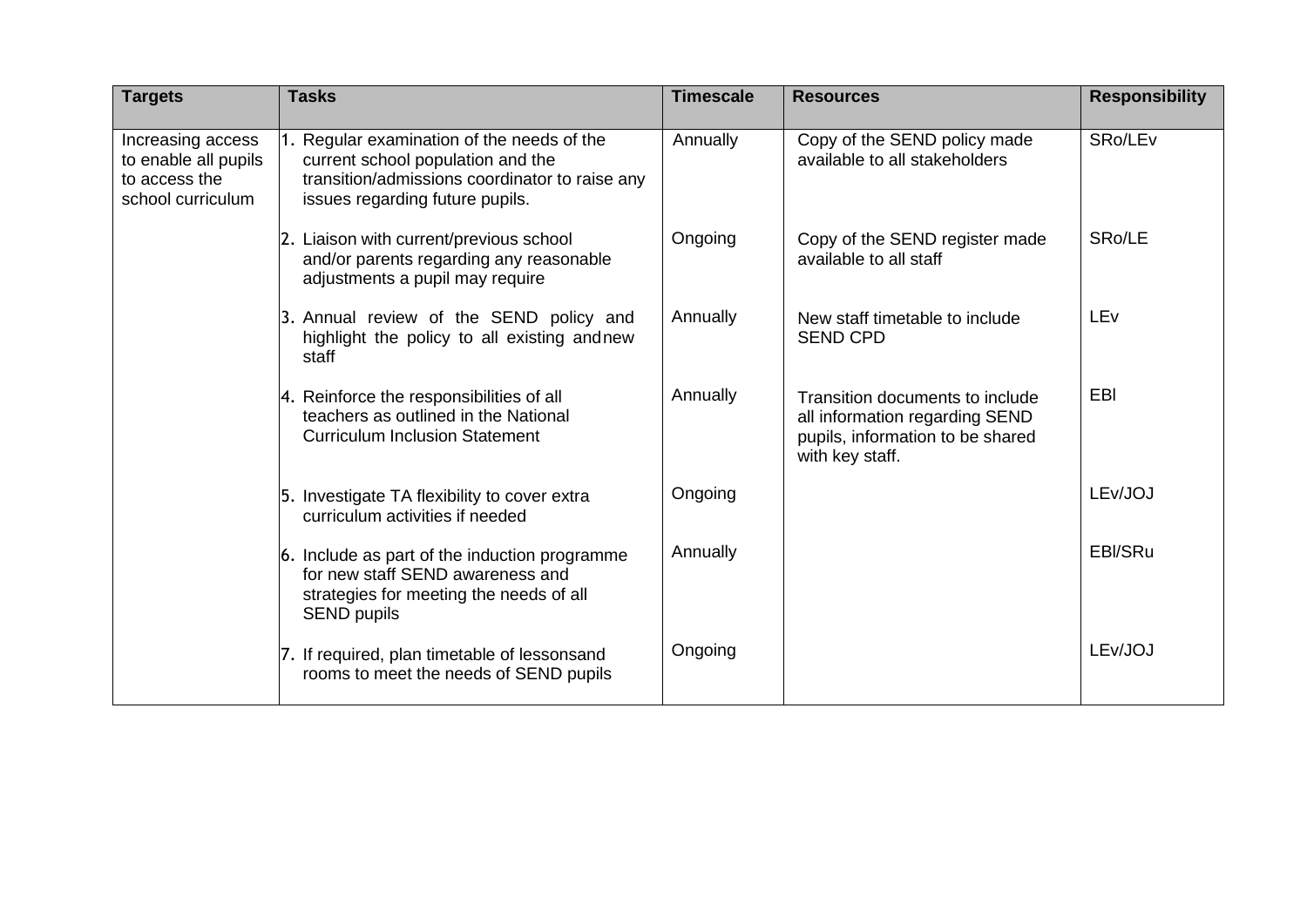| Continue to ensure  1.<br>that site access<br>meets the needs of<br>pupils, staff,<br>parents and<br>community users |     | To ensure disabled parking access<br>within the main school car park                           | Ongoing  | Termly site review with school<br>business manager                       | <b>DE</b>       |
|----------------------------------------------------------------------------------------------------------------------|-----|------------------------------------------------------------------------------------------------|----------|--------------------------------------------------------------------------|-----------------|
|                                                                                                                      | 2.  | Keep under constant review the need for<br>even surfaces within new and existing<br>areas      | Ongoing  | Clear system for reporting<br><b>issues</b>                              | <b>DE</b>       |
|                                                                                                                      | 3.  | To ensure each stairway have working<br>and maintained evacuation chairs                       | Ongoing  | Annual audit of equipment once<br>transition lists are produced          | DE              |
|                                                                                                                      | l4. | To ensure that all school lifts are<br>operational and regularly maintained                    | Ongoing  | Cleaning staff to ensure<br>toilets are kept clean throughout<br>the day | <b>DE</b>       |
|                                                                                                                      | 15. | Maintain contrasting nosing on the edge<br>of the tread on each step around school             | Ongoing  | Nurture space provided for<br>identified pupils                          | DE              |
|                                                                                                                      | 6.  | Clear signage of evacuation procedures<br>which can be made available upon<br>request          | Ongoing  |                                                                          | <b>DE</b>       |
|                                                                                                                      | 7.  | Ensure that school equipment can<br>adjust in each classroom.                                  | Annually |                                                                          | LEv\DE          |
|                                                                                                                      | 8.  | Ensure that all easy access toilets are<br>well maintained and available throughout<br>the day | Ongoing  |                                                                          | DE              |
|                                                                                                                      | 19. | Access to a low arousal space for<br>sensory pupils                                            | Ongoing  |                                                                          | LE <sub>v</sub> |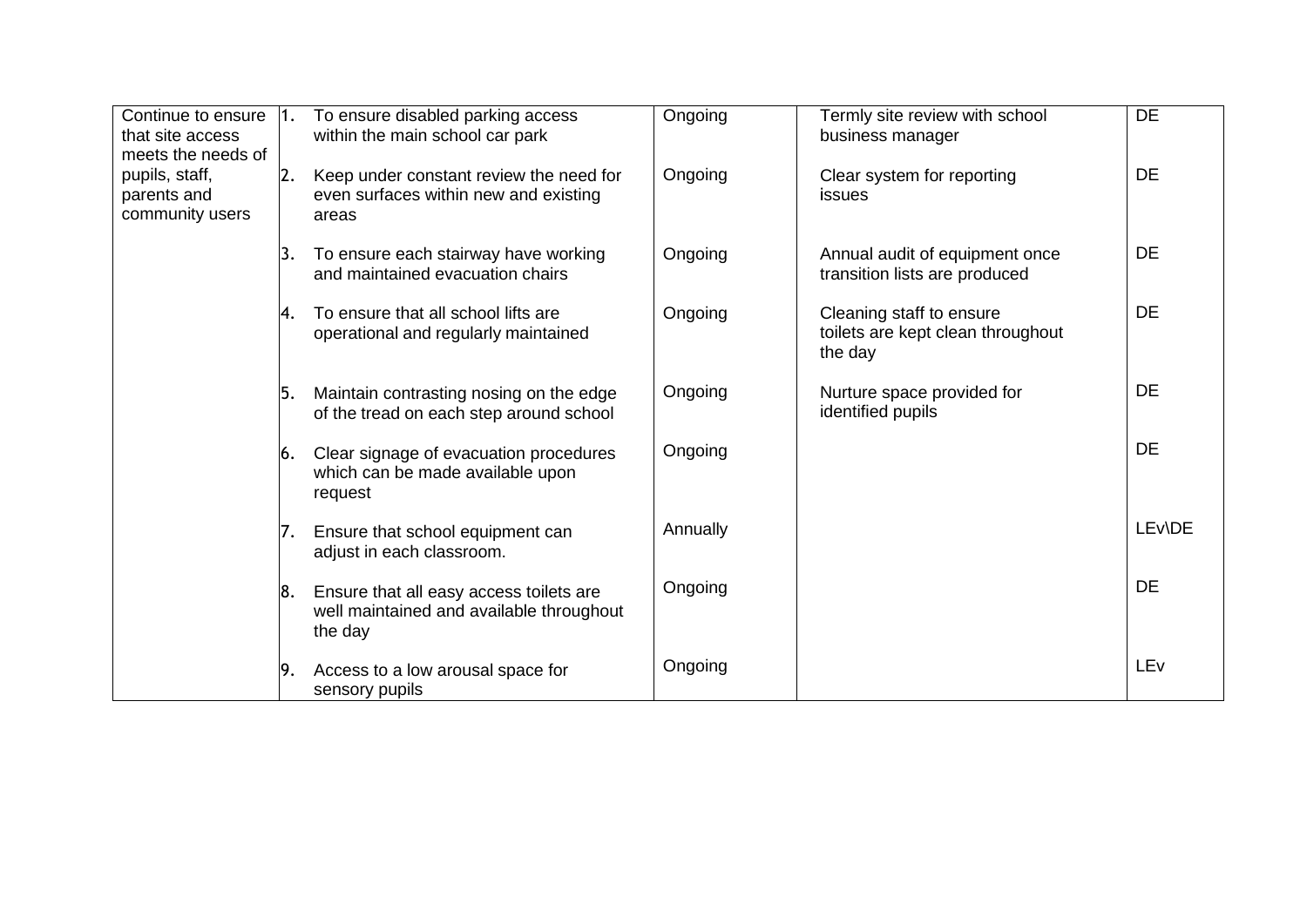| To promote positive<br>attitudestowards<br>disability              |    | To ensure PSHE plan includes inclusive<br>content to challenge stereotypes and<br>misconceptions. | Annually | Annual plan devised and shared with<br>all stakeholders                                    | KP/SPa     |
|--------------------------------------------------------------------|----|---------------------------------------------------------------------------------------------------|----------|--------------------------------------------------------------------------------------------|------------|
|                                                                    |    | Inclusive assemblies on a range of key<br>topics                                                  | Annually | Assembly rota shared with all middle<br>and senior leaders                                 | <b>KP</b>  |
|                                                                    |    | Regular items in the newsletter<br>highlighting the achievements of pupils<br>with disabilities   | Termly   |                                                                                            | LEv        |
| To ensure<br>newsletters and<br>information is<br>available to all |    | Large print, audio formats made<br>available upon request                                         | Ongoing  | Reasonable adjustments made for<br>parents to accessschool newsletters<br>and information. | <b>MWh</b> |
| stakeholders                                                       | 2. | Homework information in alternative<br>formats upon request                                       | Ongoing  |                                                                                            | EBI        |